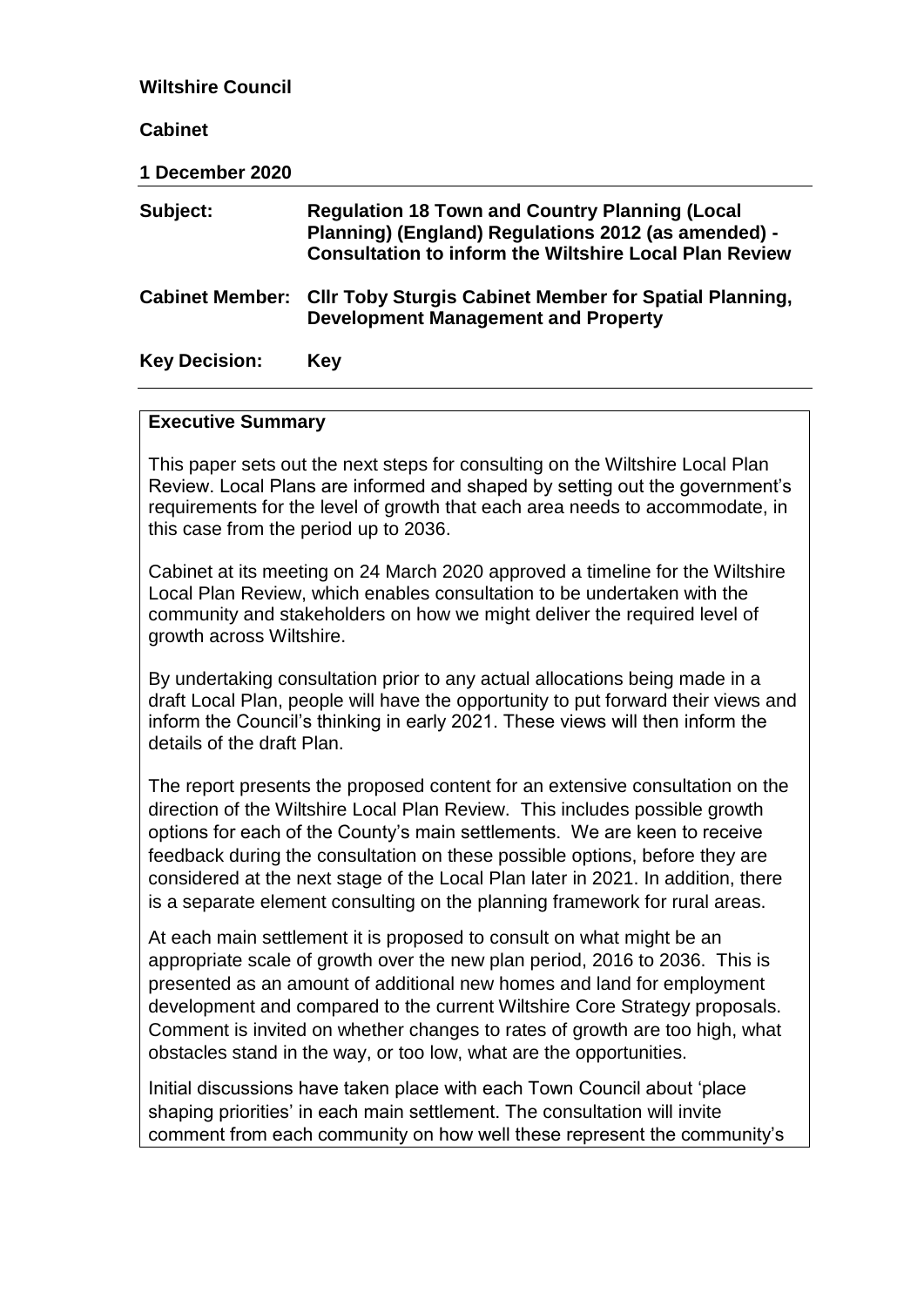vision and its needs and what needs changing in the next phase of the Local Plan, which will be the publication of a 'draft Local Plan later in 2021.

Each community will of course be concerned about where development may take place in the future beyond the current plan. Until now this information has been drawn from the Strategic Housing and Employment Land Availability Assessment. This is a simple register that every Council must retain, which shows every land parcel that an owner or prospective developer has promoted for development. The range of land put forward can often create uncertainty and concern. The consultation for early 2021 presents a range of potential development sites that narrows down these land parcels to a set of reasonable alternatives and invites comments from the community to influence the next steps in plan making, prior to selecting sites for development, either as part of the Local Plan Review or as Neighbourhood Plan allocations. It is worth noting that if land is put forward in this consultation it is not necessarily going to be allocated for that but we want our communities views on these sites suitability for future development.

Possible preferred sites are shown at the Principal Settlements of Chippenham, Salisbury and Trowbridge. This continues the current strategy of focussing growth at the three largest settlements. We are testing these proposals in more detail because if they are not appropriate then we will need to reconsider the role of each town and contemplate a very different distribution of growth amongst all the County's settlements to the current strategy.

Another background paper sets out how we might deliver a Government requirement to provide housing extending to each Large Village and Local Service Centre. This builds on discussions that took place last year with Parish Councils. Each community is to be invited to comment and say what level of growth is suited to their settlement. Appropriate changes can then be made before the plan is drafted later in 2021.

A Climate Change paper examines the role the Local Plan Review can play in helping to achieve carbon neutrality by 2030.

In line with the Council's current Local Development Scheme (July 2020) Consultation is due to commence early 2021 for a minimum period of 6 weeks consistent with the Council's Statement of Community Involvement. However, due to the escalating COVID-19 situation the start date will need to be kept under review with the final decision made under delegated authority. Any change to the start will also affect the start of the consultation on the Gypsies and Travellers Plan considered by Cabinet on 13 October.

In designing the consultation approach, care will be taken to make the consultation material and methods for responding as accessible as possible for all, recognising the technical nature of some documents.

The outcome of the consultation will help inform the draft Local Plan, that is due to be published quarter 4, 2021 for consultation. Prior to this a report will be brought back to Cabinet with a summary of the consultation process and results.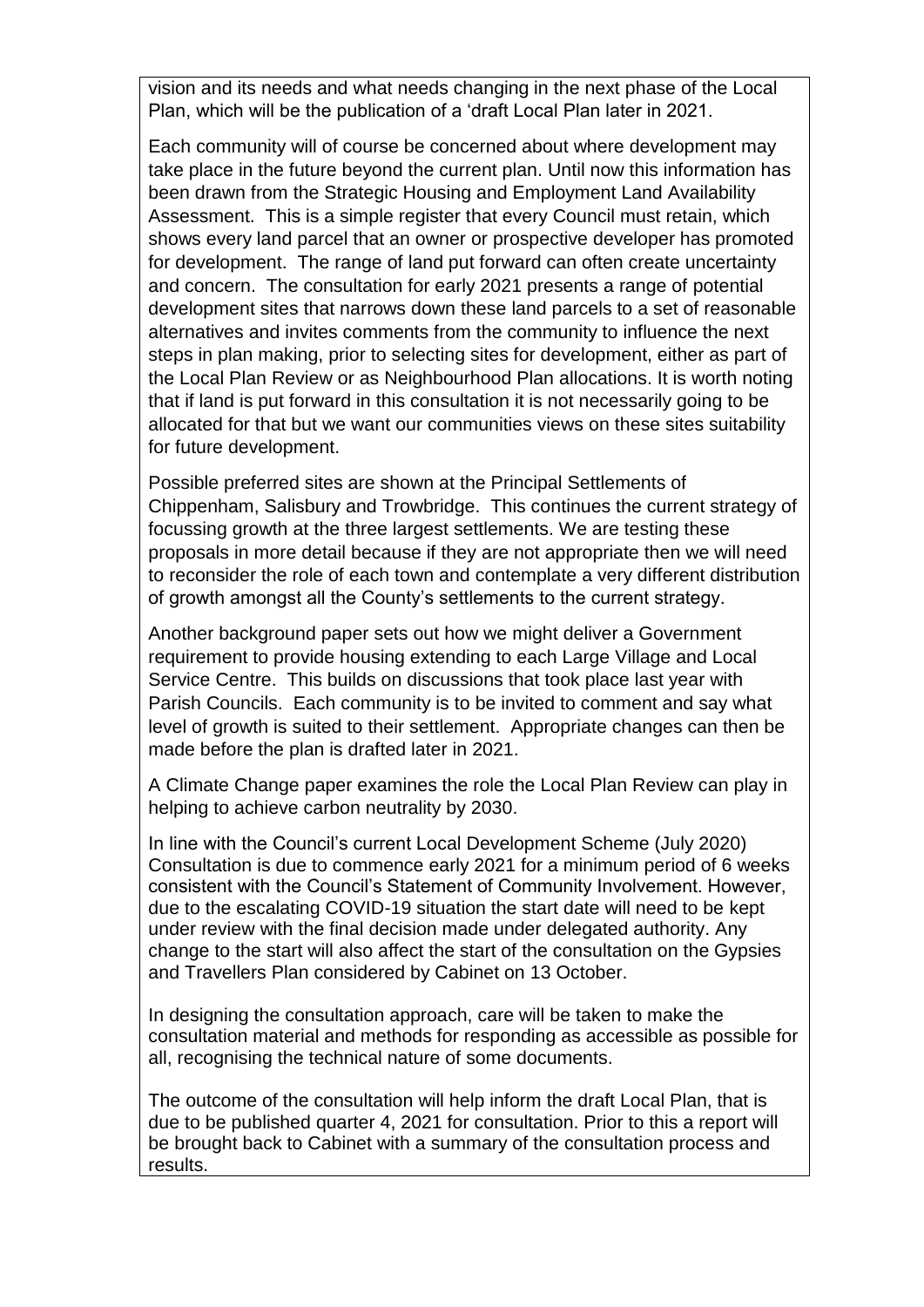Although the Government intends to reform the local plan process, their proposals are subject to consultation and will take time to implement. It is important in the interim to continue to make progress on the Local Plan as the changes will not alter the need to plan positively for growth.

# **Proposal(s)**

# **That Cabinet:**

- **(i) Approves the documents as set out in Appendices 1, 2, 3 and 4 for consultation to inform the content of the Wiltshire Local Plan Review, subject to amendment in (ii);**
- **(ii) Delegates authority to the Director for Economic Development and Planning in consultation with the Cabinet Member for Spatial Planning, Development Management and Property to: make any necessary changes to the consultation documents in (i) in the interest of clarity and accuracy before they are finalised for publication; finalise evidence documents relating to the consultation; and make arrangements for and undertake statutory consultation with the start date to take into consideration the COVID-19 position; and**
- **(iii) Receives a report after the consultation summarising the main issues raised.**

## **Reason for Proposal(s)**

To ensure that progress continues to be made on maintaining an up to date Local Plan for Wiltshire in line with the Council's Local Development Scheme and statutory requirements.

**Terrence Herbert Chief Executive**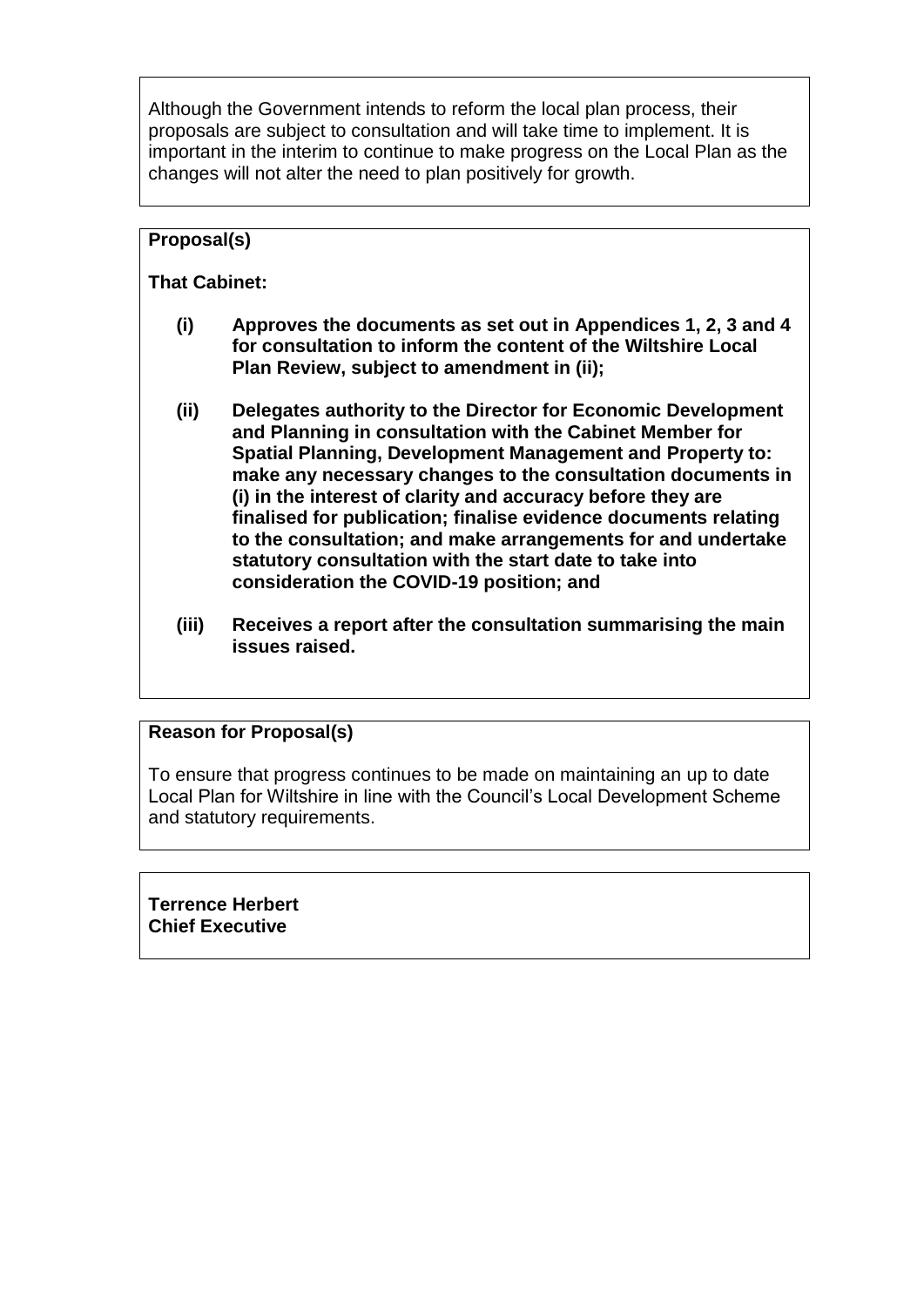| <b>Wiltshire Council</b> |                                                                                                                      |
|--------------------------|----------------------------------------------------------------------------------------------------------------------|
| <b>Cabinet</b>           |                                                                                                                      |
| 1 December 2020          |                                                                                                                      |
| Subject:                 | <b>Consultation to inform the Wiltshire Local Plan Review</b>                                                        |
|                          | Cabinet Member: Cllr Toby Sturgis Cabinet Member for Spatial Planning,<br><b>Development Management and Property</b> |
| <b>Key Decision:</b>     | Key                                                                                                                  |

#### **Purpose of Report**

- 1. The purpose of this report is to seek:
	- (i) Approval for the documents as set out in Appendices 1, 2, 3 and 4 to this report for consultation to inform the content of the Wiltshire Local Plan Review;
	- (ii) Authorise the Director for Economic Development and Planning in consultation with the Cabinet Member for Spatial Planning, Development Management and Property to: make any necessary changes to the consultation documents in the interest of clarity and accuracy before they are finalised for publication; finalise evidence documents relating to the consultation; and make arrangements for and undertake statutory consultation.

#### **Relevance to the Council's Business Plan**

2. The Business Plan 2017-2027 'Forward Thinking' seeks to: create strong communities in Wiltshire. The Local Plan aligns with all three of its priorities: Growing the Economy, Strong Communities and Protecting the Vulnerable. For example, 'Growing the Economy', recognises the importance of job creation and improving housing supply to enable people to live and work locally. Delivering development where it is needed forms one of the goals of the Business Plan.

#### **Background**

3. Cabinet at its meeting on [30 April 2019](https://cms.wiltshire.gov.uk/ieListDocuments.aspx?CId=141&MId=12497&Ver=4) considered an update to the preparation of the Wiltshire Local Plan Review. A housing range (40,840 to 45,600 homes for the period 2016 to 2036), from which a preferred housing requirement would be identified for Wiltshire was endorsed; and alternative development strategies for distribution of growth as an appropriate basis for further assessment, including testing the upper end of the housing range, agreed. The minimum number in the range was set by the Government's standard method. The higher number is based on analysis using long term migration trends and forecasts suggesting that additional housing would be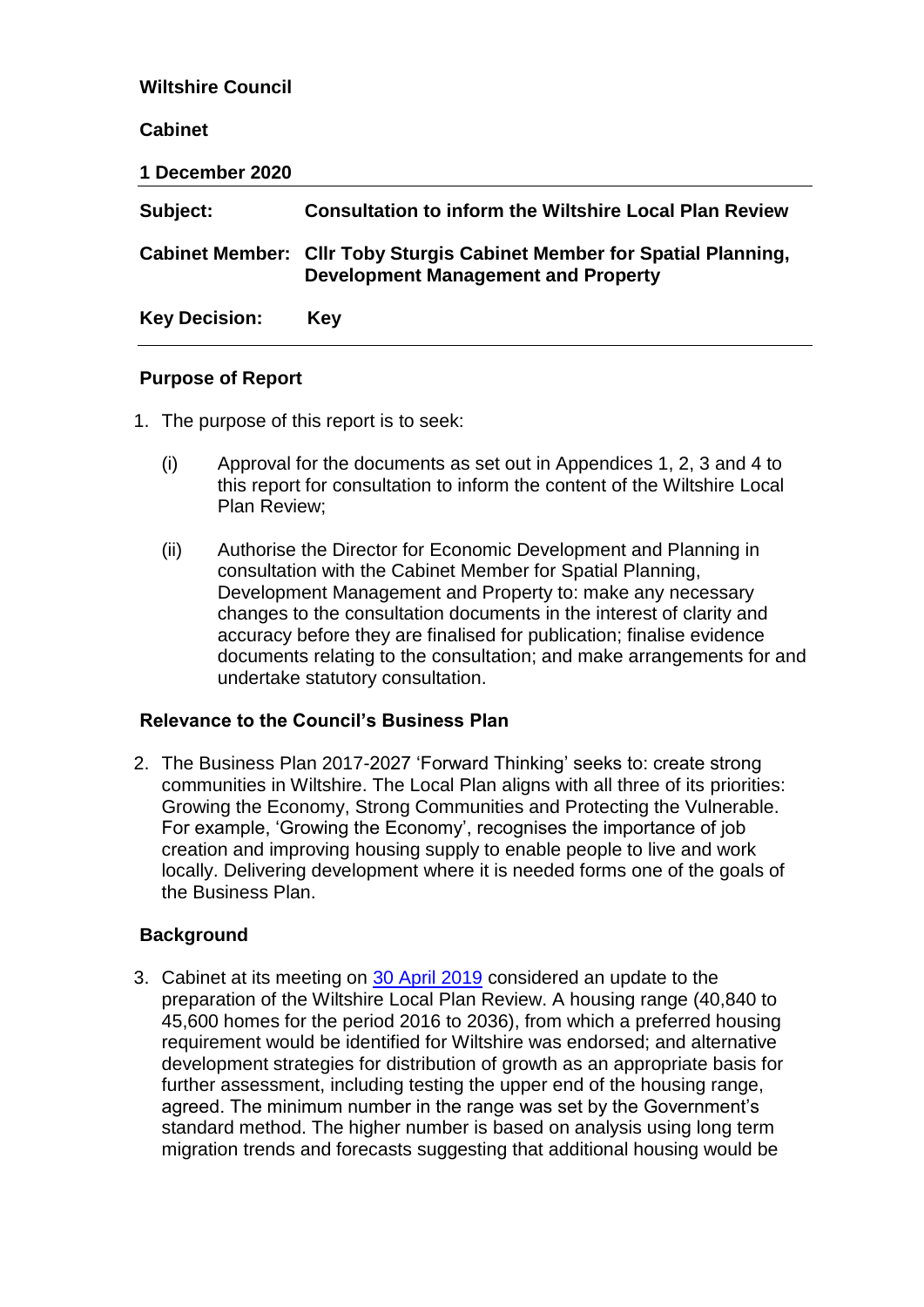needed to increase the level of resident workers to avoid net in-commuting (see Appendix 2, 30 April Cabinet paper).

- 4. This built on the Cabinet's agreement on [26 March 2019](https://cms.wiltshire.gov.uk/ieListDocuments.aspx?CId=141&MId=12476&Ver=4) (Wiltshire Local Plan Review Update paper) , that the identified four Housing Market Areas (HMAs), based around Chippenham, Salisbury, Swindon and Trowbridge would form an appropriate basis on which to consider the distribution of housing growth across Wiltshire.
- 5. In the case of the Swindon HMA, it was previously envisaged that crossboundary working with Swindon Borough Council would necessitate publishing an informal Joint Spatial Framework. Changes in the way the Government now expect Councils to fulfil a 'statutory duty to co-operate' and in the way housing needs are assessed now no longer make that necessary.
- 6. The April 2019 Cabinet Report set out reasonable alternative development strategies for each HMA showing how housing and employment growth could be distributed based on different assumptions relating to economic, social and environmental factors. These each set out different scales of growth for assessment by HMA for each of their main towns (Principal Settlement and/or Market Towns, as defined in the Wiltshire Core Strategy) and wider rural area.
- 7. Following Cabinet, meetings were held with:
	- (i) representatives of relevant town and parish councils (and neighbourhood plan groups) on a town basis to consider the different growth options for each, as well as local priorities in planning for the period to 2036;
	- (ii) representatives of rural parish councils (and neighbourhood plan groups) to develop ideas about rural policies to support the resilience of Wiltshire's rural communities within the rural area (Local Service Centres, Large and Small Villages; as defined by the Wiltshire Core Strategy), including their role in providing for new homes;
	- (iii) developer's forum to consider site availability, delivery and viability issues, and provide the opportunity to comment on the alternative development strategies.
- 8. The outcomes of these informal consultations can be viewed via this [link.](https://www.wiltshire.gov.uk/planning-policy-local-plan-review) The intention was to continue the town-based discussions and agree place shaping priorities and scales of growth for places with relevant town and parish councils through the preparation of statements of common ground. However, while some discussions have continued, due to the COVID-19 situation this intention has not been achieved.
- 9. In [March 2020,](https://cms.wiltshire.gov.uk/ieListDocuments.aspx?CId=141&MId=12508&Ver=4) Cabinet through approving a revised Local Development Scheme (LDS), agreed a revised timetable for the Local Plan Review to allow for an additional stage of public consultation during Summer 2020 on the emerging strategy. However, this was delayed due to the COVID-19 pandemic and the new timeline is reflected in the current LDS [\(July 2020\)](http://www.wiltshire.gov.uk/planning-policy-lds), with consultation programmed around January 2021.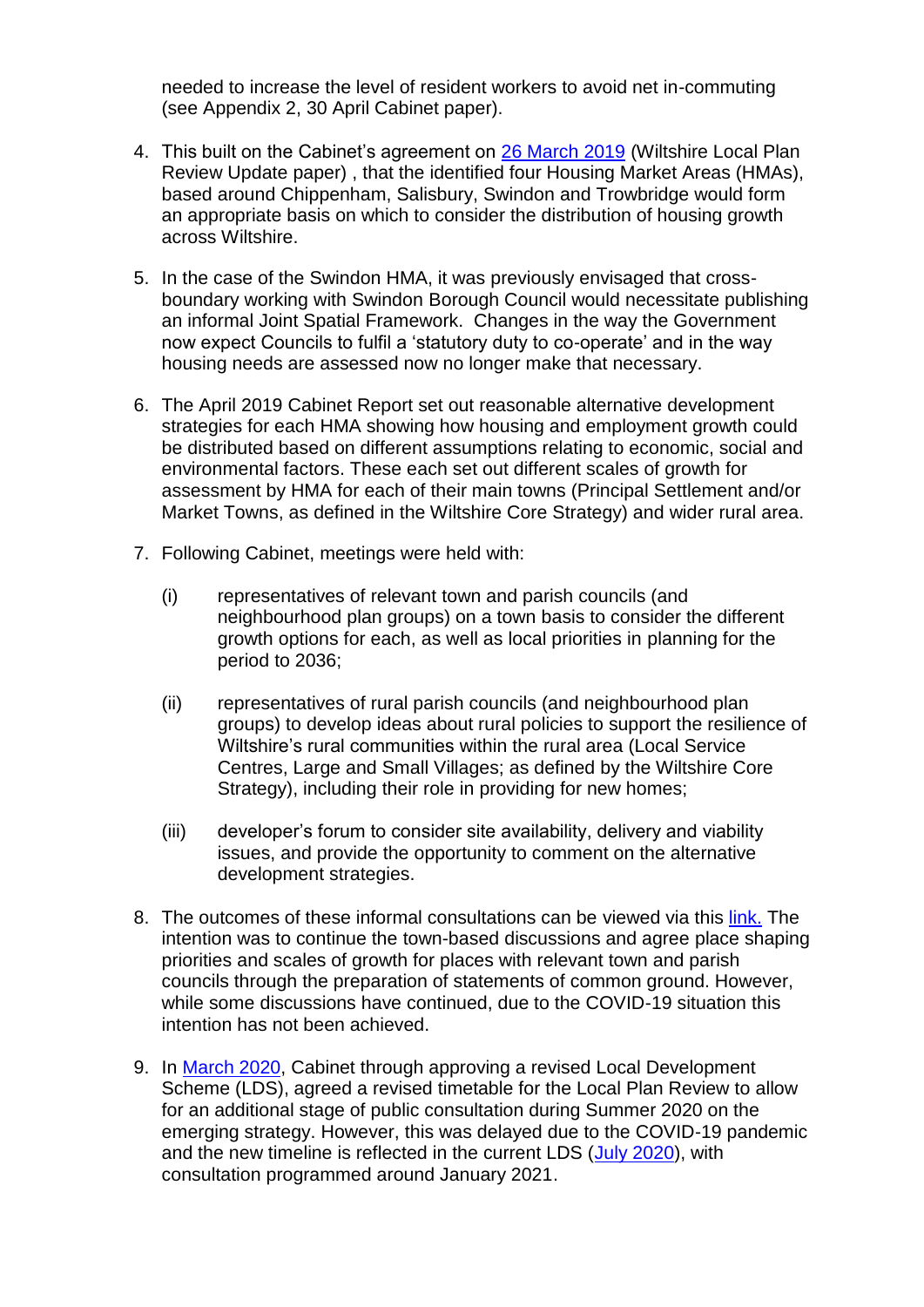- 10.The additional stage of consultation enables the Council to build on the emerging evidence base and targeted engagement undertaken, as set out above, providing for full public engagement ahead of the draft Plan being finalised. It also allows for the Council to consult on the change to the scope of the plan due to the LDS making provision for a separate single-issue plan to address the housing needs of gypsies and travellers; which was the subject of a report to Cabinet on 13 October 2020.
- 11.As set out in that report, consultation on the Wiltshire Local Plan Review will be undertaken at the same time as consultation on the Gypsies and Travellers Plan.
- 12.The Government published its Planning for the Future White Paper proposals for reform of the planning system in August and separate proposals on changes to the current planning system, with consultation on both closing in October. The Planning White Paper proposals signal quite far reaching changes to the local plan process and content of local plans. Fundamental changes will likely require primary and secondary legislation and so both the content and timing of when changes will take into effect are unknown. Prospective changes do not however alter the need to progress the plan in order to plan positively for growth and shape our communities. Any such overhaul is likely to include transitional arrangements that will allow local plans in preparation to progress largely as currently envisaged. Changes could, however, mean an early review of the Plan. Officers will monitor changes in legislation or national policy as part of the plan making process.

#### **Main Considerations for the Council**

13.Testing of the alternative development strategies has now been completed and an emerging spatial strategy identified that distributes the higher level of growth across the County. This is set out in **Appendix 1**, Emerging Spatial Strategy. This involved the use of sustainability appraisal to compare the different strategies at HMA level. The appraisal helped to determine which performed best in sustainability terms and was used to inform strategy formulation. One alternative common to each HMA was rolling forward the existing strategy with each main settlement (and rural area) accommodating the same proportion of growth as the Wiltshire Core Strategy but using the up to date assessment of need for new homes and employment land.

#### Emerging Spatial Strategy

14.The alternative development strategies assessed for each HMA were considered by Cabinet in April 2019 and are summarised in Appendix 1, 'Emerging Spatial Strategy'. They take into account the results of public consultation. Changes to the Spatial Strategy are proposed that mean Wilton will have its own strategic housing requirement and no longer be planned for with Salisbury; and Bulford and Durrington will become Large Villages allowing for them to be planned for separately from Amesbury.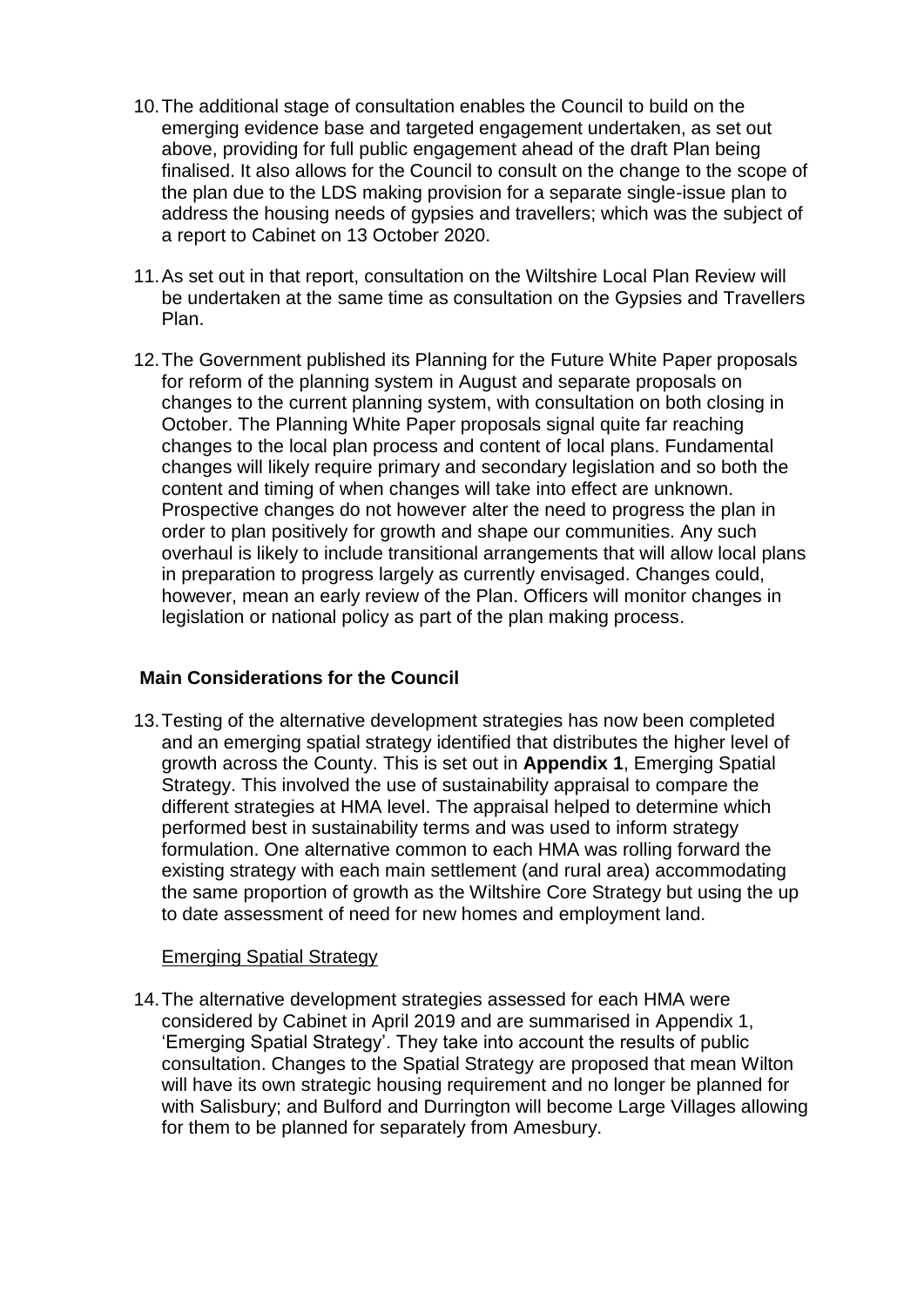- 15.The Emerging Spatial Strategy document brings together the main findings of sustainability appraisal and a short assessment of whether its conclusions help to address climate change by supporting a sustainable pattern of development (e.g. by focussing growth at main settlements - Chippenham, Salisbury, Trowbridge and the market towns - to help reduce the need to travel and to make best use of existing infrastructure). It then identifies the proposed overall level of new homes and employment land for each main settlement and rural part of the HMA, over the plan period, together with what remains to be planned for once existing housing completions and commitments have been accounted for. In addition, targets for brownfield land are included for the towns to encourage new homes to be brought forward on such land.
- 16.The brownfield target forms one of the delivery principles proposed in the Spatial Strategy. The delivery principles seek to clarify the role of both Wiltshire Council through its Local Plan and Town and Parish Councils through their Neighbourhood Plans in planning for growth and include:
	- *To maximise the use of previously developed land and support urban renewal where needed, each of the main settlements will have a target amount of new homes for its urban area.*
	- *The Council will allocate land for development through the Local Plan where it is necessary to do so. It will be necessary to do so to ensure the scale of the County's housing and employment needs are met and to ensure a supply of deliverable land. It will also do so where there are large or complex sites or where land for greenfield development crosses the boundaries of neighbourhood plan areas or into rural parishes that adjoin an urban area.*
	- *To support the Local Plan, each community will be encouraged to determine themselves where additional development take place by the preparation of a neighbourhood plan. A task for all neighbourhood plans will be to help manage the use of brownfield land for new uses and additional new homes.*
- 17.The Local Plan is required by national policy to set housing requirements for neighbourhood planning. For the towns, it is proposed that this takes the form of the brownfield target (rural areas are discussed in paragraph 22 below) to help maximise the use of brownfield sites, support place shaping and renewal of our towns; placing local communities at the heart of planning. This will require closer working between the Council and Town Councils to support the preparation of plans.
- 18.It is inherently difficult to predict with certainty how many new homes could be brought forward on brownfield sites, as these often come forward as windfall sites. As such, targets are proposed based on an analysis of past contributions from this source; which in some cases may be higher than the level of homes left to be planned for. Neighbourhood planning processes will be able to consider these targets and seek to positively identify deliverable sites in plans, which in turn will help reduce the need for greenfield sites in the future as well as providing contingency in housing supply across Wiltshire.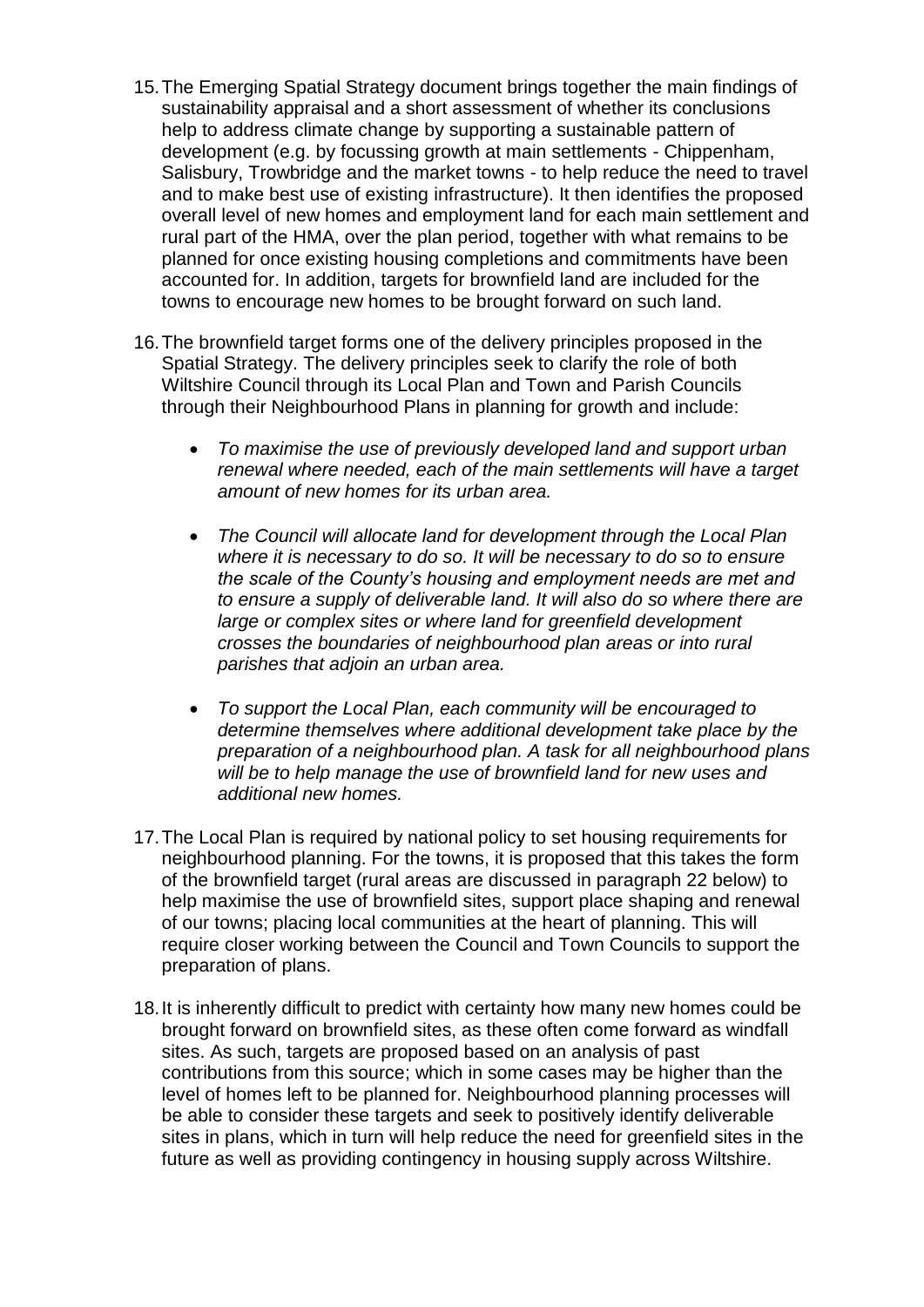# Planning for Wiltshire's main settlements

- 19.Alongside, the 'Emerging Spatial Strategy' document, 'Settlement Statements' have been prepared for each main settlement, which provide more detail about what the priorities are for a place in planning for the future and the choices for the location and form growth might take. Links are provided under **Appendix 2** to each of these. Within each statement are questions to encourage people to respond and help shape the basis on which policy will be formulated for the draft Local Plan. The statements include and seek comments on:
	- (i) Proposed scale of growth for a settlement (2016 to 2036) additional new homes and employment land as relevant, compared with current Wiltshire Core Strategy;
	- (ii) Place shaping priorities to guide the development of a settlement (outcomes to be achieved for a place);
	- (iii) Potential development sites on the edge of towns the justification for these is set out in an accompanying Site Selection Report;
	- (iv) Settlement profiles on important services and infrastructure that will need to be taken into consideration in planning for each place (education, energy, green infrastructure, health and transport), as well information on the local economy and housing needs that require addressing.
- 20. The Principal Settlements of Chippenham, Salisbury and Trowbridge will accommodate in excess of a third of all growth over the plan period. Given the important role of these communities in the Spatial Strategy and the important role of the Local Plan in identifying sites, preferred development sites have been identified for these places and comments are sought. For the other Market Towns, the site selection process has paused at the identification of sites considered to be reasonable alternatives and views invited on these. This will allow for communities themselves, where appropriate (see above delivery principles), to determine which sites may be acceptable for allocation through the preparation of neighbourhood plans.

## Planning for the rural areas

- 21.The Spatial Strategy identifies the rural parts of Wiltshire outside of the main settlements as contributing around 6,700 new homes (15%) over the plan period. The Local Service Centres and Large Villages, as identified in the Wiltshire Core Strategy (including Bulford and Durrington, see paragraph 14 above), are identified as settlements which are best placed to support growth in the rural area as they contain jobs and businesses, and services and facilities providing for the needs of the communities they serve. It is vital that planning supports the role of these settlements and that they grow in ways that sustain them.
- 22.As experienced through the preparation of the Wiltshire Housing Site Allocations Plan, it is the local communities themselves that are often best able to determine how the smaller settlements should change through preparing neighbourhood plans. **Appendix 3** 'Empowering Rural Communities' sets out how the emerging Local Plan Review proposes to plan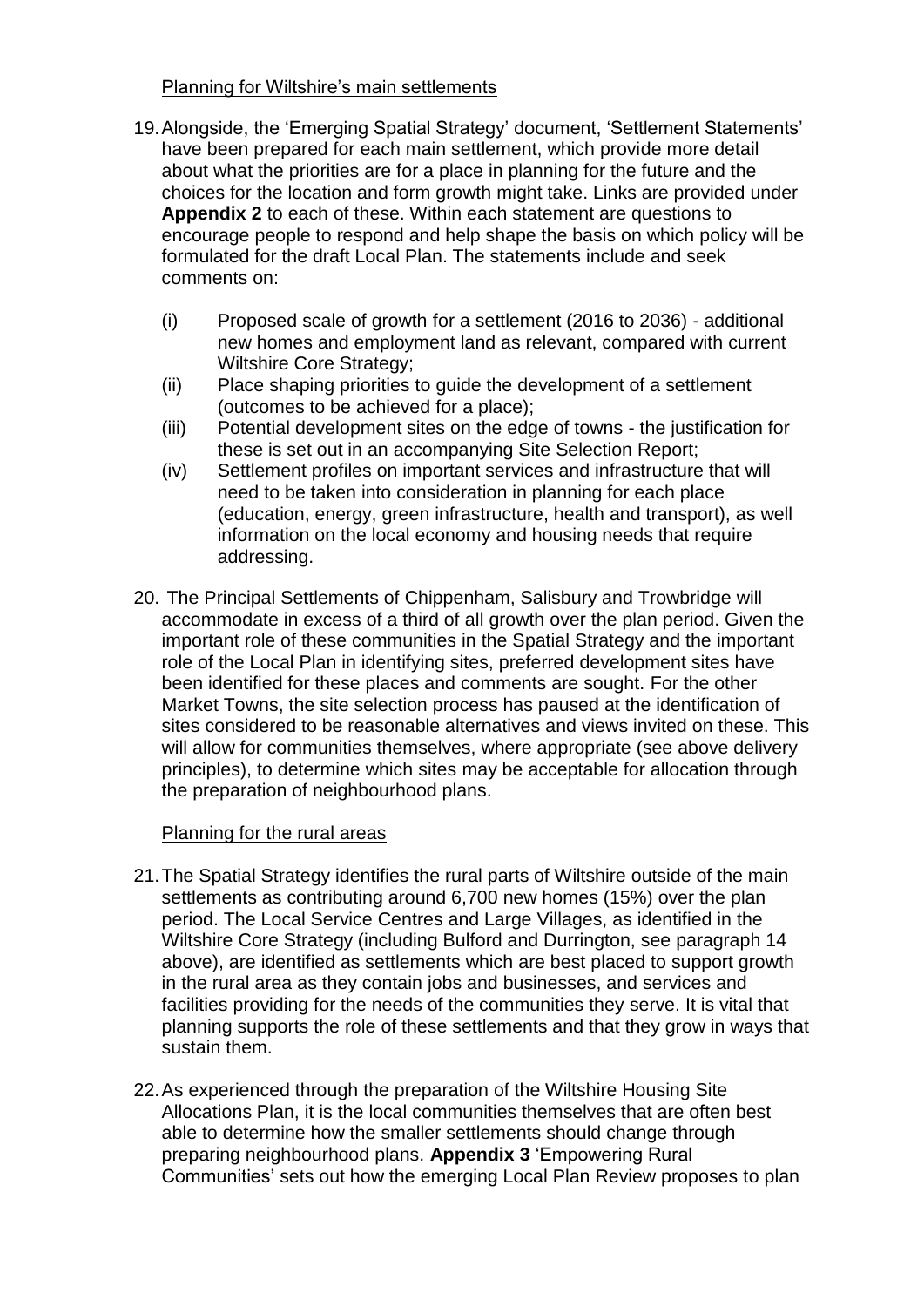for the rural areas. This takes into consideration the informative discussions that took place in the rural workshops last year. In summary, it:

- (i) Aims to set a framework to support neighbourhood planning to address local housing needs through an amended Core Policy 44 'Rural Exception Sites and Community Led Housing';
- (ii) Clarifies that guidance to support the implementation of policy, and a digitally enabled approach to rural housing needs surveys would be prepared that enables local market as well as affordable housing needs to be captured;
- (iii) Sets out housing requirements for each Local Service Centre and Large Village to help guide neighbourhood plans;
- (iv) Proposes that for small villages: there will be a 'zero' requirement due to Small Villages not having such a strategic role as the other rural settlements; infill can continue to come forward and/or rural exception sites be identified where there is local evidence of need; and
- (v) Suggests that other settlements could be designated as Small Villages or an existing Small Village un-designated where appropriate through the preparation of a neighbourhood plan.

#### Climate change and reversing biodiversity loss

- 23.In the light of the Council's acknowledgement of a climate emergency, the opportunity should be taken through the informal consultation to test our thinking and further develop our evidence to inform policies in the draft Plan. Five linked key policy themes, in addition to the Spatial Strategy, that will help support the Plan's objective in respect of adapting to and mitigating climate change have been identified:
	- tackling flood risk and water management;
	- enhancing green/blue infrastructure and biodiversity;
	- delivering sustainable design and construction;
	- encouraging sustainable, renewable energy generation and management; and
	- promoting sustainable transport, active travel and improving air quality.
- 24.It is proposed that the consultation builds on these themes and asks people to help us develop what we already know about the social, economic and environmental challenges facing Wiltshire in terms of a changing climate e.g. understanding the viability of carbon neutral new development; delivering a decarbonised and sustainable energy strategy; tackling retrofitting of existing building stock; creating and sustaining a 'green economy'; reversing biodiversity loss. **Appendix 4** 'Addressing climate change and biodiversity net gain through the Local Plan - raising the ambition' sets out the approach to consultation on these key themes. It considers the effectiveness of the existing Core Strategy policies that relate to climate change adaptation and mitigation. It also reflects on the work of the Global Warming and Climate Emergency Scrutiny Task Group.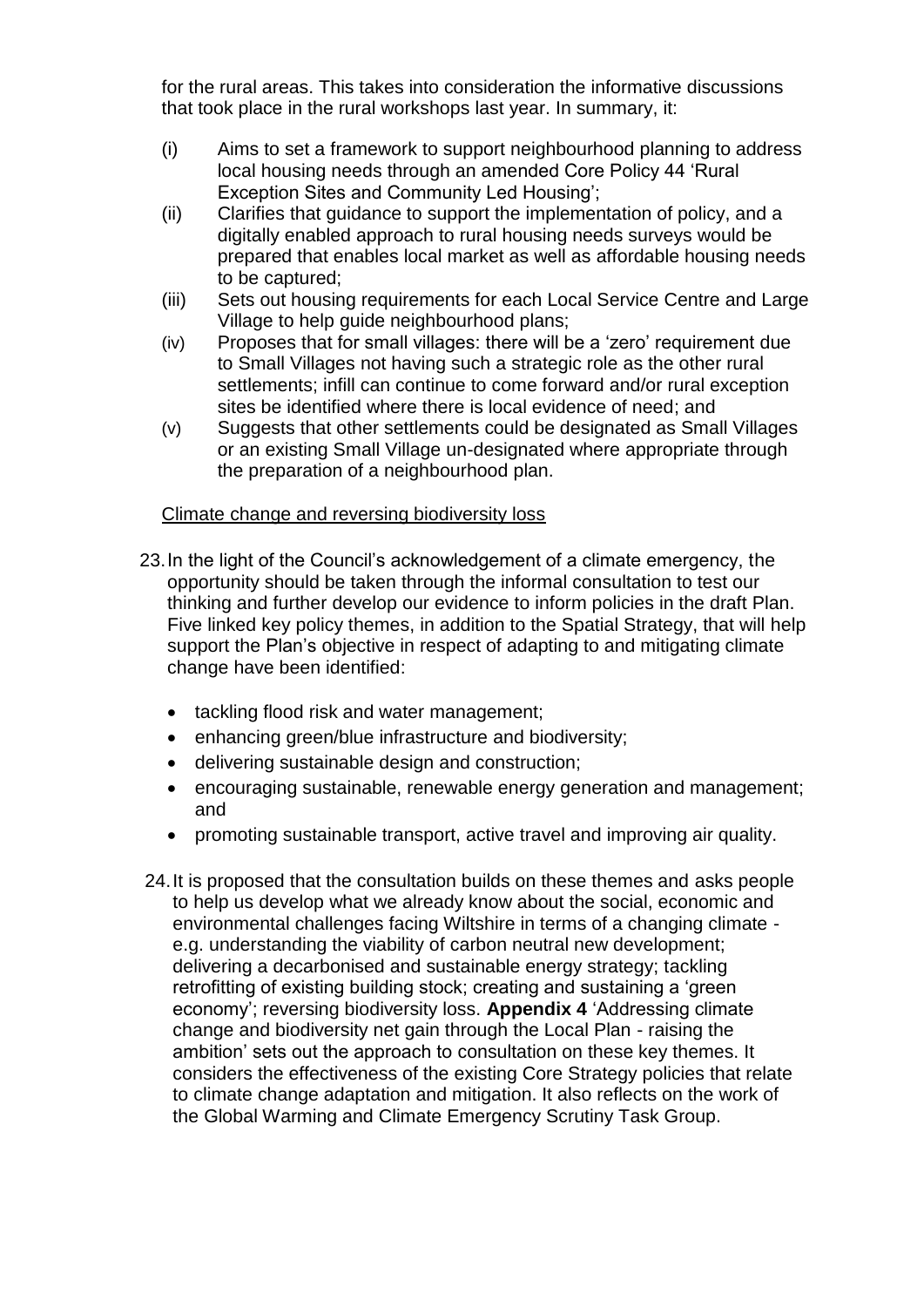25.The document concludes with a series of policy recommendations, based upon the five interlinked themes for tackling climate change and biodiversity loss along with consultation questions.

### Evidence documents

26.The Council is also working on evidence base studies that inform development of policies in the Local Plan, which where complete will also be made available for comment during the consultation. They include the Wiltshire Retail and Town Centre Study 2020 (Avison Young), which will inform revised town centre and retail policies in the Local Plan (and form the basis for replacing the dated policies within the former district local plans) and makes recommendations for development management policies.

### Consultation Arrangements

- 27.Subject to Cabinet approval, preparations will be made to finalise and publish the consultation material. Consultation will be undertaken for a period of at least six weeks in accordance with the Council's Statement of Community Involvement and statutory requirements. In line with the [July 2020](http://www.wiltshire.gov.uk/planning-policy-lds) LDS, this is proposed to commence in January 2021. However, due to the escalating COVID-19 situation the start date will need to be kept under review with the final decision made under delegated authority. Any change to the start will also affect the start of the consultation on the Gypsies and Travellers Plan considered by Cabinet on 13 October 2020. As part of the consultation the following arrangements will be put in place:
	- (i) Letter or email to consultees on the spatial planning consultation database, providing notification of the consultation;
	- (ii) Publication of a notice in local newspapers to cover Wiltshire;
	- (iii) Online publication of all consultation documents on the Council's website including consultation portal;
	- (iv) An item about the consultation in the Parish/Town Council email Newsletter;
	- (v) Publication of a notice on 'Our Community Matters' websites;
	- (vi) Notification of the consultation to be distributed through Community Area Board networks leading up to and during the consultation period as necessary;
	- (vii) Promotion via established social media channels to advertise and advise about the consultation;
	- (viii) Hosted online event(s) for interested parties within the community and other stakeholders;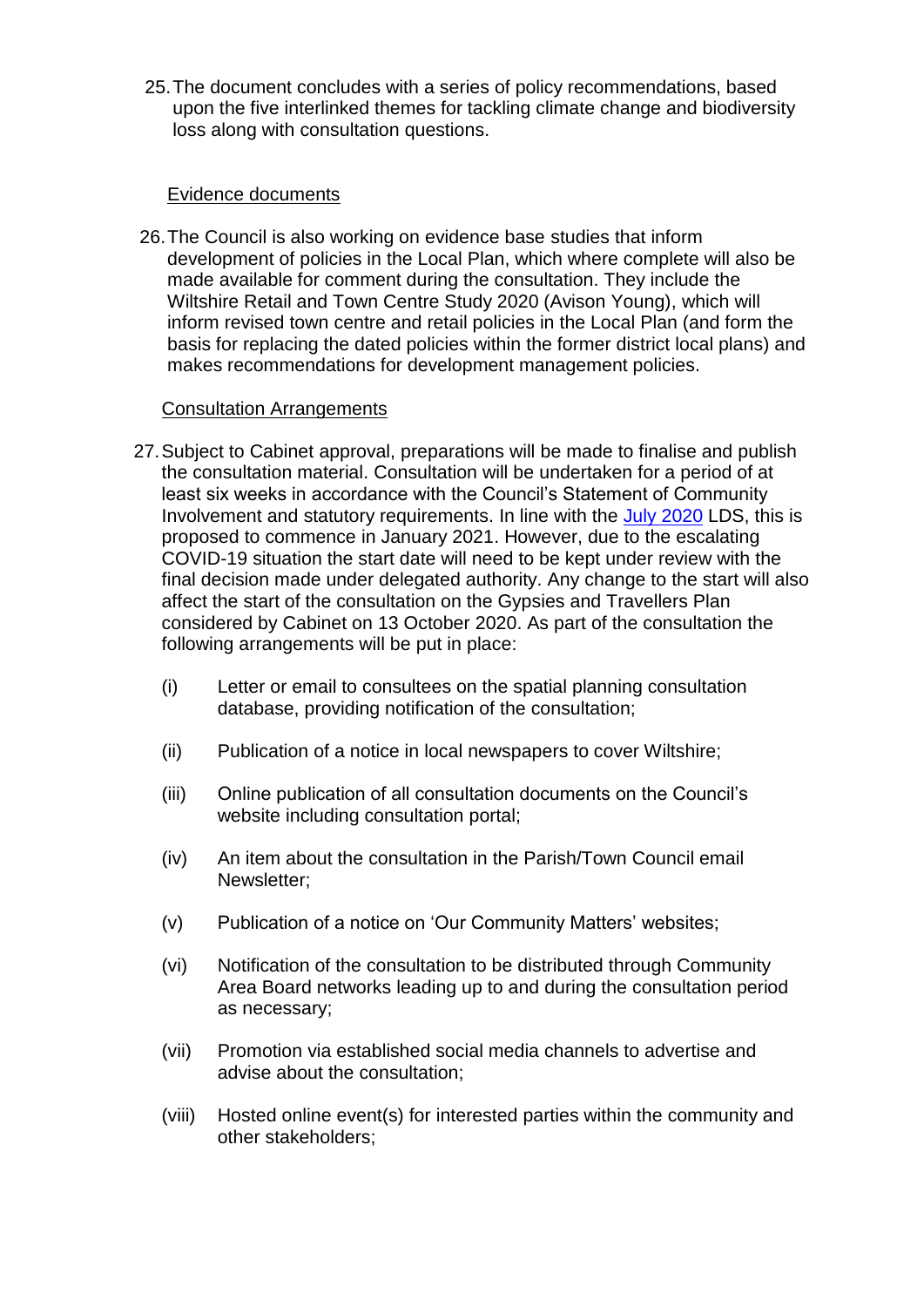- (ix) Discussions with relevant authorities on cross boundary strategic planning matters.
- 28. In the light of COVID-19, consistent with the Council's Statement of Community Involvement Temporary Arrangements, Town and Country Planning (Local Planning) (England) (Coronavirus) (Amendment) Regulations 2020 and Planning Practice Guidance the consultation material will not be displayed at Council offices and libraries in the interest of public safety. Bespoke measures will be put in place for anyone unable to access the online consultation documents.
- 29.In addition to the documents outlined above the Interim Sustainability Appraisal Report will be published as part of the consultation documents, as well as an initial informal screening opinion in relation to the Habitats Regulations Assessment.

#### Next Steps

30.All representations received will then need to be considered in preparing the draft Plan; once the draft Plan is prepared further consultation will be undertaken (Regulation 19 Town and Country Planning (Local Planning) (England) Regulations 2012 (as amended) stage). This is programmed in the LDS to commence Quarter 4 2021. It is proposed that a report summarising the main issues is presented to Cabinet following the close of the consultation.

#### **Overview and Scrutiny Engagement**

31.Overview and Scrutiny has not been formally engaged in the proposals in this report. However, the recommendations of the Global Warming and Climate Emergency Scrutiny Task Group will be taken into consideration in the preparation of the draft Plan.

#### **Safeguarding Implications**

32.There are no safeguarding implications arising directly from the proposal.

#### **Public Health Implications**

33.Planning for sustainable development to meet the employment, housing and infrastructure needs of communities helps foster their wellbeing. Well planned development and good place shaping supports health and wellbeing of local communities, for example, through the provision of green infrastructure and infrastructure to encourage active travel (walking and cycling). Maintaining up to date policy for Wiltshire supports the timely delivery of social infrastructure to improve resilience of local communities.

#### **Procurement Implications**

34.There are no direct procurement implications relating to the proposals in the report. However, the development of the draft Local Plan will need to be supported by appropriate evidence which may need to be procured (see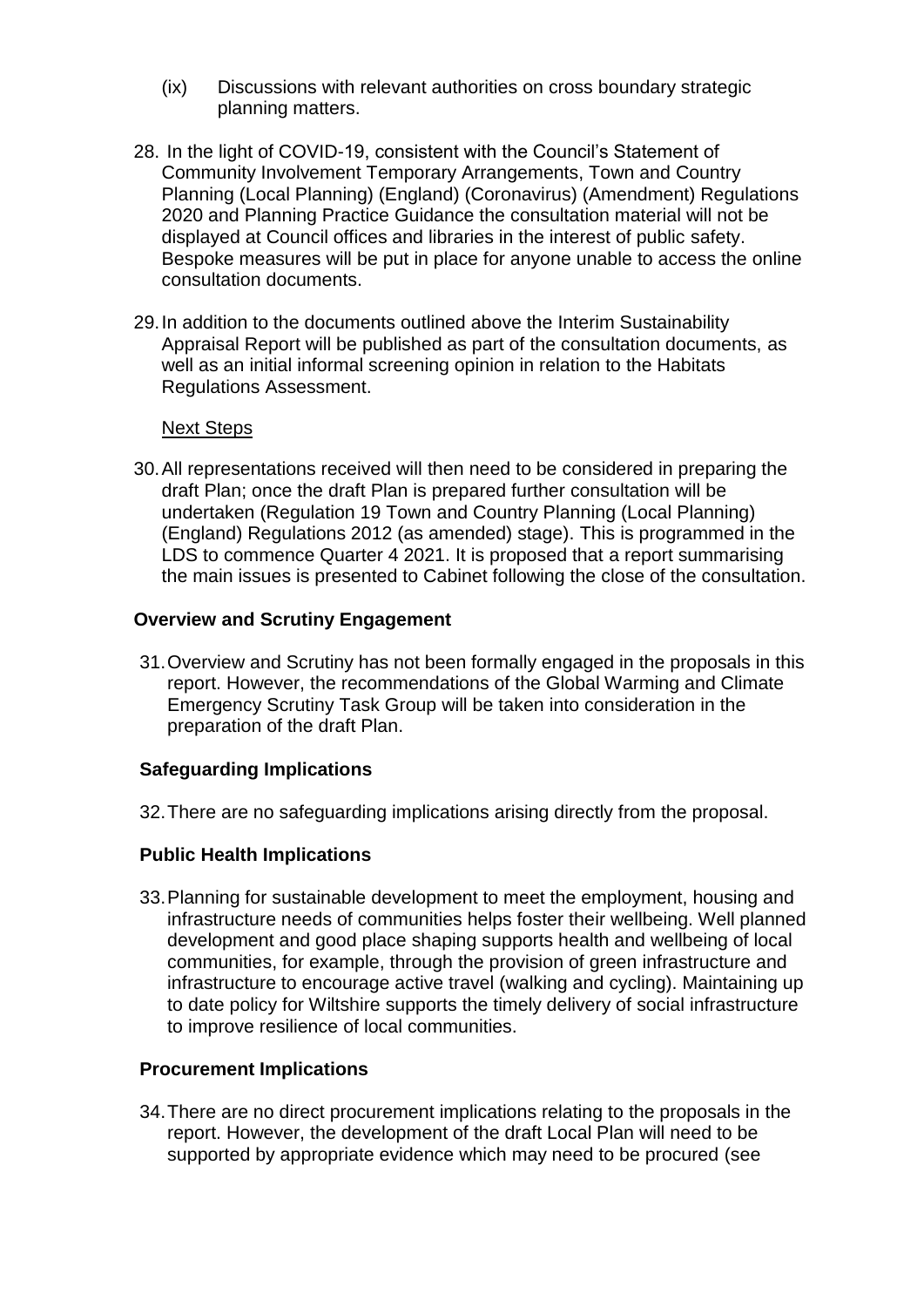financial implications below). Any future procurement will be undertaken in line with corporate procedures.

### **Equalities Impact of the Proposal**

- 35.The Council is subject to a public sector equality duty introduced by the Equality Act 2010. Consultation will be carried out in accordance with the Council's adopted Statement of Community Involvement and associated Temporary Arrangements that are in place in the light of the COVID-19 situation. This takes an inclusive approach to consultation ensuring that everyone can be involved.
- 36.An Equality Impact Assessment will be carried out alongside the preparation of the Plan and will accompany the draft Plan when it is submitted to the Secretary of State for examination.

## **Environmental and Climate Change Considerations**

- 37.In developing the Plan regard will continue to be given to the Wiltshire Council Climate Change motion (26 February 2019), as part of policy and proposal formulation. To be legally compliant, the Plan must include policies designed to ensure that the development and use of land in the local planning authority area contributes to the mitigation of, and adaptation to, climate change<sup>1</sup>.
- 38.Sustainability Appraisal and Habitats Regulations Assessment form an integral part of the plan making process. These help to ensure negative environmental impacts are avoided, and policies and proposals deliver development in a sustainable manner.

## **Risks that may arise if the proposed decision and related work is not taken**

39.The principal risk is that progress is not made with developing an up to date Local Plan for Wiltshire, which will support plan led growth in the County and provide a framework for neighbourhood plans to be prepared. The Government expects all local planning authorities to have an up to date plan in place by 2023. If this is not done, the Council will be at risk of unplanned development on an ad hoc basis determined by the Secretary of State through planning appeals.

### **Risks that may arise if the proposed decision is taken and actions that will be taken to manage these risks**

40.Sections of communities may be concerned about new development taking place near to where they live. This is being mitigated by working with the Council's Communications Team to design the consultation material and enable effective communication and engagement during the preparation of the plan.

1

<sup>&</sup>lt;sup>1</sup> [Section 182 of the Planning Act 2008](https://www.legislation.gov.uk/ukpga/2008/29/section/182) section 19 of the Planning and Compulsory [Purchase Act 2004.](https://www.legislation.gov.uk/ukpga/2004/5/section/19)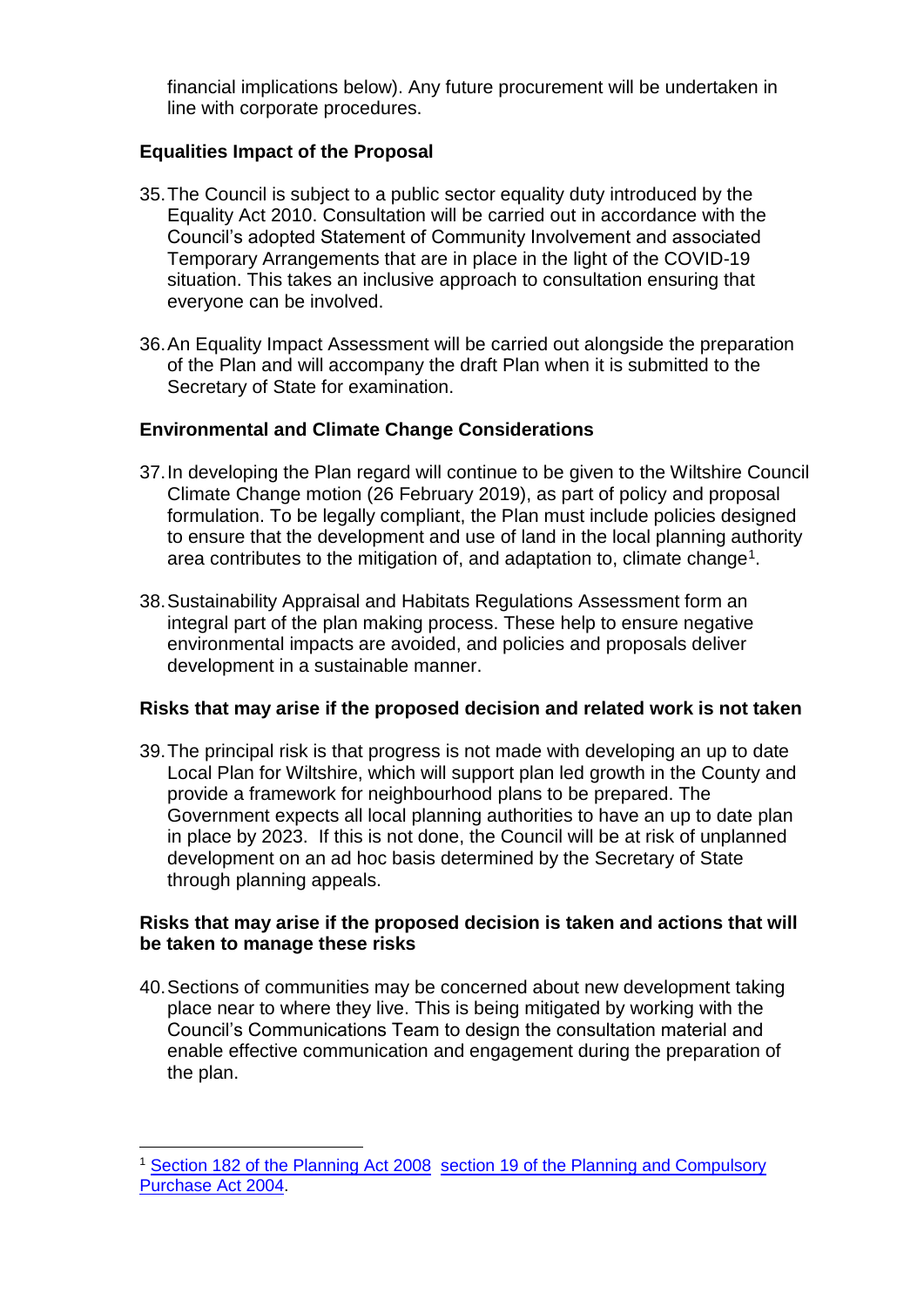- 41.There could be some confusion about how the consultation relates to the Government's reforms to the planning system and what the implications are for the Local Plan Review. There is also a risk that the outcome of the consultation on the standard methodology for housing could mean that the overall level of growth being planned for needs to increase, which may have implications for the timing of the Plan as well as the proposed distribution of growth. This may mean higher figures for main settlements or the consideration of a new settlement and may require further consultation to be undertaken. Should additional sites be needed these can be drawn from the sites being tested through the consultation.
- 42. Officers will need to monitor changes in legislation or national policy as part of the plan making process.

### **Financial Implications**

- 43.The financial implications associated with undertaking the consultation will be met from 2020/2021 Spatial Planning budget. Aligning the consultation with that for the Gypsies and Travellers Plan will help minimise costs overall.
- 44.It is anticipated that new evidence will be required to support the evolving Plan (e.g. viability assessment, transport assessments) and the Plan will need to be progressed through subsequent stages of preparation including examination. While as far as possible this will be developed using technical expertise of officers within the Council there will be the need to procure support from external sources where this is not possible to ensure timely delivery of the Plan. Provision will be made for this in the 2021/2022 and 2022/2023 Spatial Planning base revenue budgets.

## **Legal Implications**

- 45.The Council has a statutory duty to prepare and maintain a Local Plan for Wiltshire (referred to in legislation as development plan documents), for which the process is set out in Planning and Compulsory Purchase Act 2004 (as amended) and Town and Country Planning (Local Planning) (England) Regulations 2012 (as amended).
- 46.This consultation is an additional stage of consultation undertaken in accordance with Regulation 18 of the Town and Country Planning (Local Planning) (England) Regulations 2012 (as amended). The Council must carry out this engagement in accordance with its Statement of Community Involvement and related Temporary Arrangements that are in place in the light of the COVID-19 situation. Further, section 33A of the Planning and Compulsory Purchase Act 2004 (as amended) requires the Council to cooperate with neighbouring authorities and other bodies constructively, actively and on an on-going basis to address any strategic cross boundary issues associated with the Plan.
- 47.Once adopted, the Plan will form part of the statutory development plan for the area and be used as such for determining relevant planning applications across Wiltshire.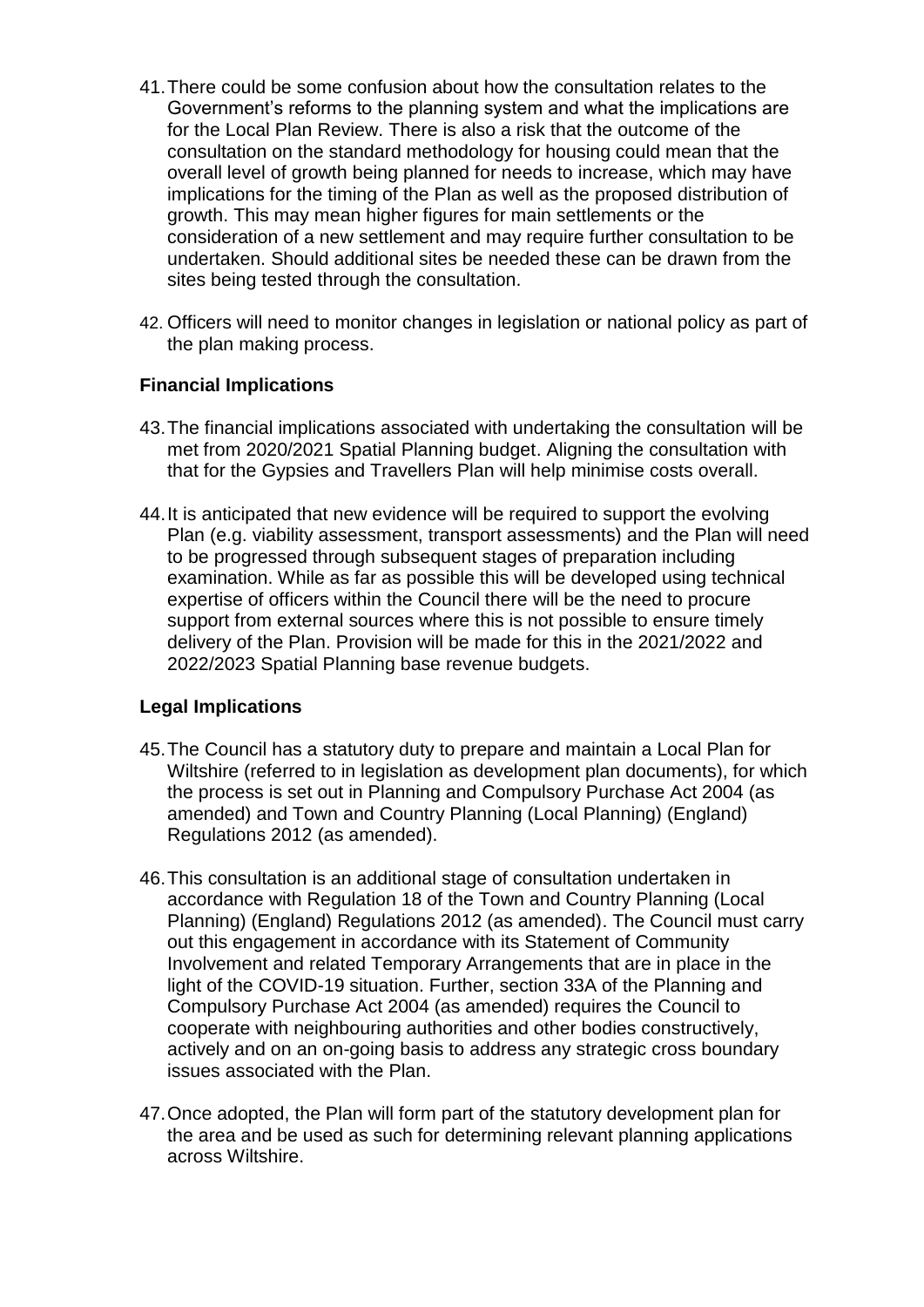### **Workforce Implications**

48.Preparation and implementation of the Wiltshire Local Plan Review has workforce implications across the Council, as well as the Spatial Planning service. For example, specialist input from other services is required in relation to site proposals and policy development, as well as from legal due to the statutory nature of the process and communications in relation to preparing for consultations. Subject to ongoing support in relation to COVID-19, Community Engagement Managers may also have an important role in supporting the consultation. Staff will need to be prioritised to work on the plan as the need arises.

# **Options Considered**

- 49.The options open to the Council are limited as Wiltshire Council is legally required to maintain up to date planning policies for the county, and progress should continue to be made in line with the commitment in the Council's Local Development Scheme.
- 50.As the proposals in the Planning White Paper are uncertain at this stage and could take several years to be in place due to the legislative change required it is considered necessary to continue progressing the plan as currently programmed.

### **Conclusions**

51.The proposed consultation will enable the views of the local community and other stakeholders to be taken into account on important elements of the Local Plan.

## **Sam Fox (Director - Economic Development and Planning)**

Report Authors:

Georgina Clampitt-Dix Head of Spatial Planning [Georgina.clampitt-dix@wiltshire.gov.uk](mailto:Georgina.clampitt-dix@wiltshire.gov.uk) Tel: 01225 713472

Tim McCombe Spatial Planning Manager (Acting) [Tim.mccombe@wiltshire.gov.uk](mailto:Tim.mccombe@wiltshire.gov.uk) Tel: 01225 718472

Date of report:

19 November 2020

#### **Appendices**